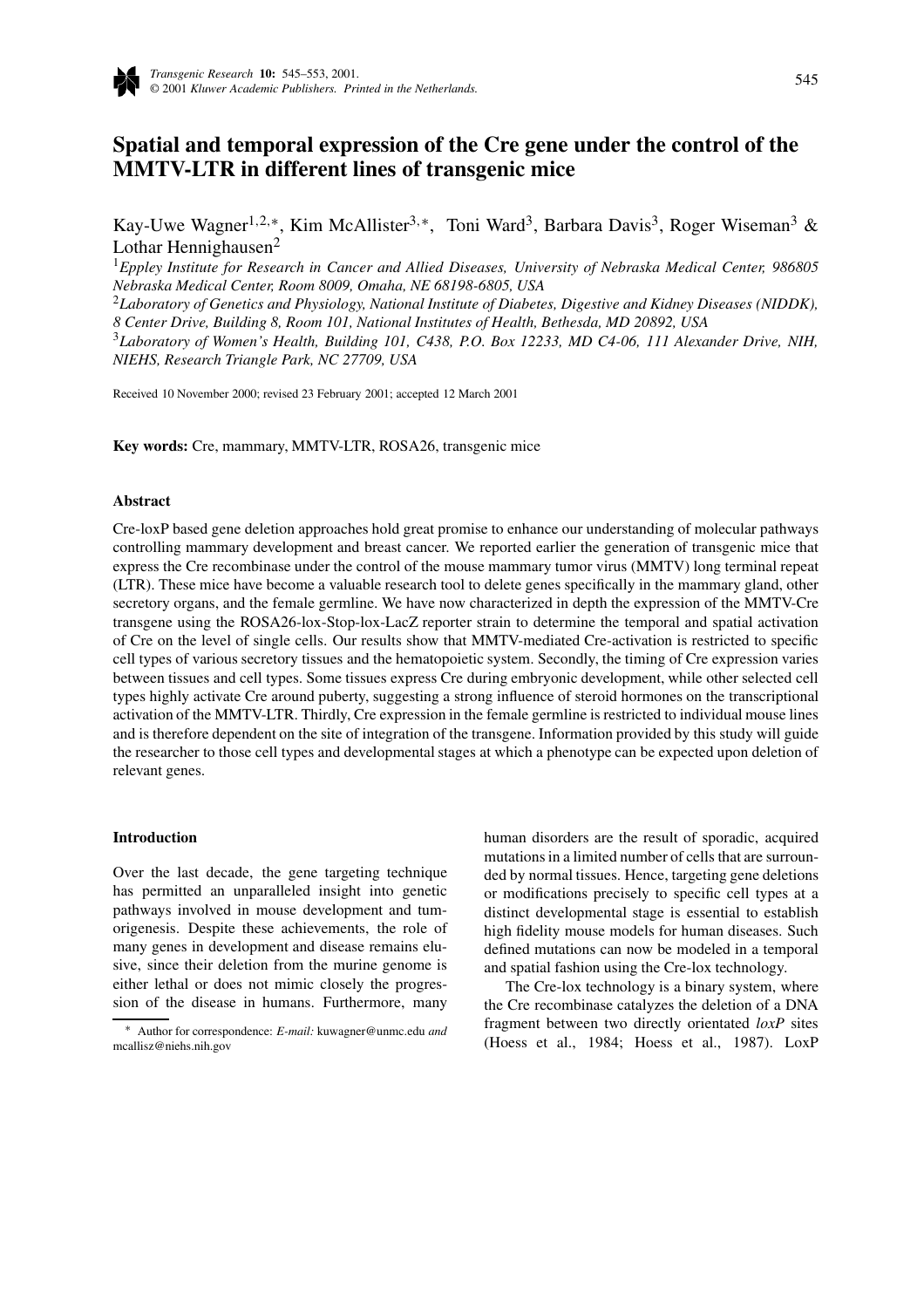recognition sites are inserted around the regions to be deleted using homologous recombination, thus creating an allele, which is flanked by *loxP* sites (a floxed allele). The temporal and spatial excision of the floxed allele is achieved by expressing the Cre enzyme under a tissue-specific promoter in the same mouse (Nagy, 2000).

MMTV-Cre transgenic lines were generated in an attempt to obtain consistently high expression of Cre recombinase in mammary epithelium and this has now been established. An analysis of recombination in double transgenic mice carrying a reporter transgene and the MMTV-Cre was initially performed in an attempt to determine the expression pattern of Cre in these animals (Wagner et al., 1997). This study, as well as RT-PCR assays, revealed that Cre was active in many organs of MMTV-Cre mice, although these studies did not permit an analysis at the level of single cells. There was an initial uncertainty as to whether these mice could be beneficial for a temporal and spatial gene deletion approach. However, the MMTV-Cre mice have now been used successfully by many laboratories. The lack of embryonic lethality of offspring from crosses of MMTV-Cre lines with more than a dozen floxed genes has allowed the development of more appropriate, tissue-specific animal models for several human diseases. The inactivation of several genes, including *Brca1*, which had been deleterious in conventional gene deletion approaches, has been successfully performed through a deletion generated by this conditional knockout approach (Xu et al., 1999).

The availability of the ROSA26 LacZ reporter strain has allowed the identification of Cre expression at a cell-specific level (Soriano, 1999). We have used these ROSA26 LacZ reporter mice to reinvestigate the expression pattern of the MMTV-Cre transgenic lines on a single cell level. The MMTV-Cre mice have been distributed to more than 20 laboratories worldwide and are now available at the Jackson Laboratory (Bar Harbor, Maine). The results of the expression patterns observed for the MMTV-Cre transgenic lines using the ROSA26 LacZ reporter strain should be helpful for directing investigators using these animals to identify the specific cells in which Cre is expressed and the precise timing of Cre activation.

#### **Material and methods**

Male mice of lines A and D carrying the MMTV-Cre transgene (Wagner et al., 1997) were crossed with female ROSA26 LacZ reporter mice (Soriano, 1999). Offspring of these crosses, which carried both the Cre transgene and the ROSA26 LacZ transgene, were analyzed for LacZ expression along with the offspring carrying only the ROSA26 transgene alone (negative control). Mice carrying the Cre transgene gene were identified by PCR using the following forward and reverse primers: 5'GCCTGCATTACCG-GTCGATGC3' and 5'CAGGGTGTTATAAGCAAT-CCCC3'. The ROSA LacZ locus was identified by PCR using the following forward and reverse primers: 5'GATCCGCGCTGGCTACCGGC3' and 5'G-GATACTGACGAAACGCCTGCC3'. All tissues were fixed for  $1-2h$  in  $2%$  paraformaldehyde,  $0.25%$ glutaraldehyde, 0.01% NP-40 in PBS and stained for β-galactosidase activity (1 mg/ml X-gal, 30 mM K<sub>3</sub>Fe (CN)<sub>6</sub>, 30 mM K<sub>4</sub>Fe(CN)<sub>6</sub> $\cdot$ 3H<sub>2</sub>0, 2 mM MgCl<sub>2</sub>, 0.01% Na-deoxycholate, 0.02% NP-40, 1x PBS) overnight at 30◦C. Mammary glands were postfixed in 10% formalin, dehydrated to 100% EtOH, and placed overnight in xylene before whole mount analysis. All other tissues were dehydrated to 70% EtOH, embedded in paraffin, sectioned, and counterstained with Nuclear Fast Red.

Both of these MMTV-Cre transgenic lines are now available from the Jackson Laboratory (line A: Stock # 003551, B6129-Tgn(MMTV-Cre)1Mam; line D: Stock # 003553, B6129-Tgn(MMTV-Cre)4Mam. All animals used in the described studies were treated humanely and in accordance with public health service policies and federal regulations.

## **Results**

The MMTV-Cre transgenic lines express the Cre gene under control of the MMTV-LTR (Wagner et al., 1997). The MMTV-LTR has been used extensively to target different genes to mammary tissue. Since many of these studies focused on transforming genes and its effect on mammary epithelium, it was concluded that the MMTV-LTR is expressed preferentially in mammary tissue. However, previous studies did not provide clear information on the cell-specificity and temporal activation of the MMTV-LTR. We addressed these questions through an analysis of two independent transgenic strains (lines A and D) of mice that carry the MMTV-Cre transgene and the ROSA26 LacZ reporter locus. In ROSA26 LacZ reporter mice the lacZ gene within the ROSA locus is silent, but can be activated upon deletion of the floxed Stop sequence by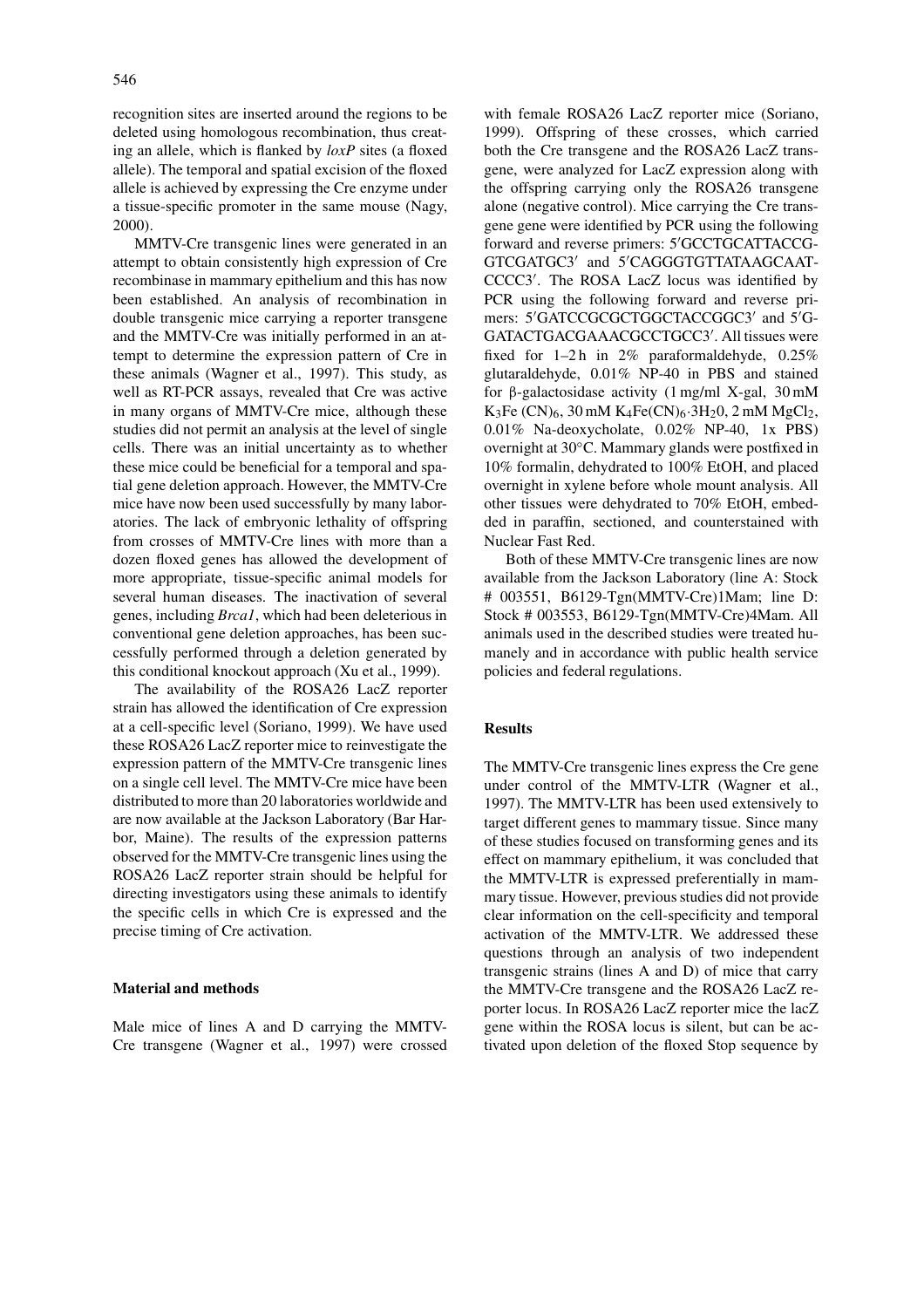*Table 1.* Tissue/cell-type expression profile of two mmtv-cre transgenic lines

|                                   | Line A              | Line D                 |
|-----------------------------------|---------------------|------------------------|
| Mammary epithelial cells          | $***$ ( > day 6 pp) | $***$ ( $>$ day 22 pp) |
| Oocytes                           | ***                 | N <sub>0</sub>         |
| Salivary gland (epithelial cells) | ***                 | ***                    |
| Skin (epidermis, hair follicles)  | ***                 | * * *                  |
| Leydig cells                      | $***$               | **                     |
| Vas deferens                      | $**$                | $**$                   |
| Seminal vesicles                  | ***                 | * * *                  |
| <b>B</b> and T cells              | ***                 | * * *                  |
| Megakaryocytes                    | **                  | * * *                  |
| Erythroid cells                   | $***$               | ***                    |
| Pancreas (acini)                  | **                  | **                     |
| Liver                             | $\ast$              | $\ast$                 |
| Trachea                           | $\ast$              | $\ast$                 |
| <b>Brain</b>                      | $***$               | $**$                   |
| Bronchiolar epithelial cells      | ** (in adult only)  | N <sub>0</sub>         |
| Adrenal gland                     | ** (in adult only)  | N <sub>0</sub>         |
| Female reproductive tract         | ** (in adult only)  | N <sub>0</sub>         |
| Kidney                            | $*$                 | $\ast$                 |
| Lung                              | $\ast$              | $\ast$                 |
| Stomach                           | No                  | N <sub>0</sub>         |
| Intestine                         | N <sub>0</sub>      | N <sub>0</sub>         |
| Heart                             | N <sub>0</sub>      | N <sub>0</sub>         |
| Skeletal muscle                   | No                  | No                     |

Expression profile for the MMTV-CRe A and D transgenic lines.

∗∗∗high; ∗∗moderate; ∗low recombination efficiency; No; Cre-mediated recombination undetectable; pp, post-partum.

Cre recombinase (Soriano, 1999). The activation of the lacZ gene will mark Cre expressing cells and all their descendants, since the ROSA26 promoter is expressed in essentially all embryonic and adult mouse tissues. The Rosa26 locus was discovered by random insertional mutagenesis (gene trap), and its biological function is not known. No overt phenotypes have been reported in heterozygous and homozygous Rosa26 gene trap mutant mice (Zambrowicz et al., 1997).

## *Expression during mammary gland development*

Overall, the two transgenic lines investigated (lines A and D) displayed similar expression profiles although some differences were noted (Table 1). When the ROSA-lox-STOP-lox-LacZ reporter gene is activated in a cell by Cre-mediated recombination, this cell and all of its descendants will express β-galactosidase and will stain blue with X-gal. All studies were performed comparing multiple sections from multiple animals that carried both the ROSA26 LacZ transgene and the MMTV-Cre transgene (positive sample) compared to mice that contained the ROSA26 LacZ transgene but not the MMTV-Cre transgene (negative control). Cre expression, as monitored by blue staining, was observed in ducts and alveoli in the mammary gland (Figure 1). Whole mount analyzes demonstrated that mammary ductal cells in mice from line A had undergone recombination as early as day 6 after parturition (Figure 1A). In contrast, line D displayed no recombination as observed by whole mount analyzes in day 7–8-day-old pups or 2-week-old animals. Staining in mammary tissue from the D line was first observed at 22 days of age and continued to show consistent expression from this timepoint onwards. By 5 weeks of age, both lines showed intense staining in most ducts and terminal endbuds, and by 6 weeks of age the entire ductal tree had undergone recombination in both lines (Figure 1B and D). As the mammary gland develops, ductal structures elongate and branching occurs. Ductal elongation proceeds from the terminal end buds (TEBs), which consist of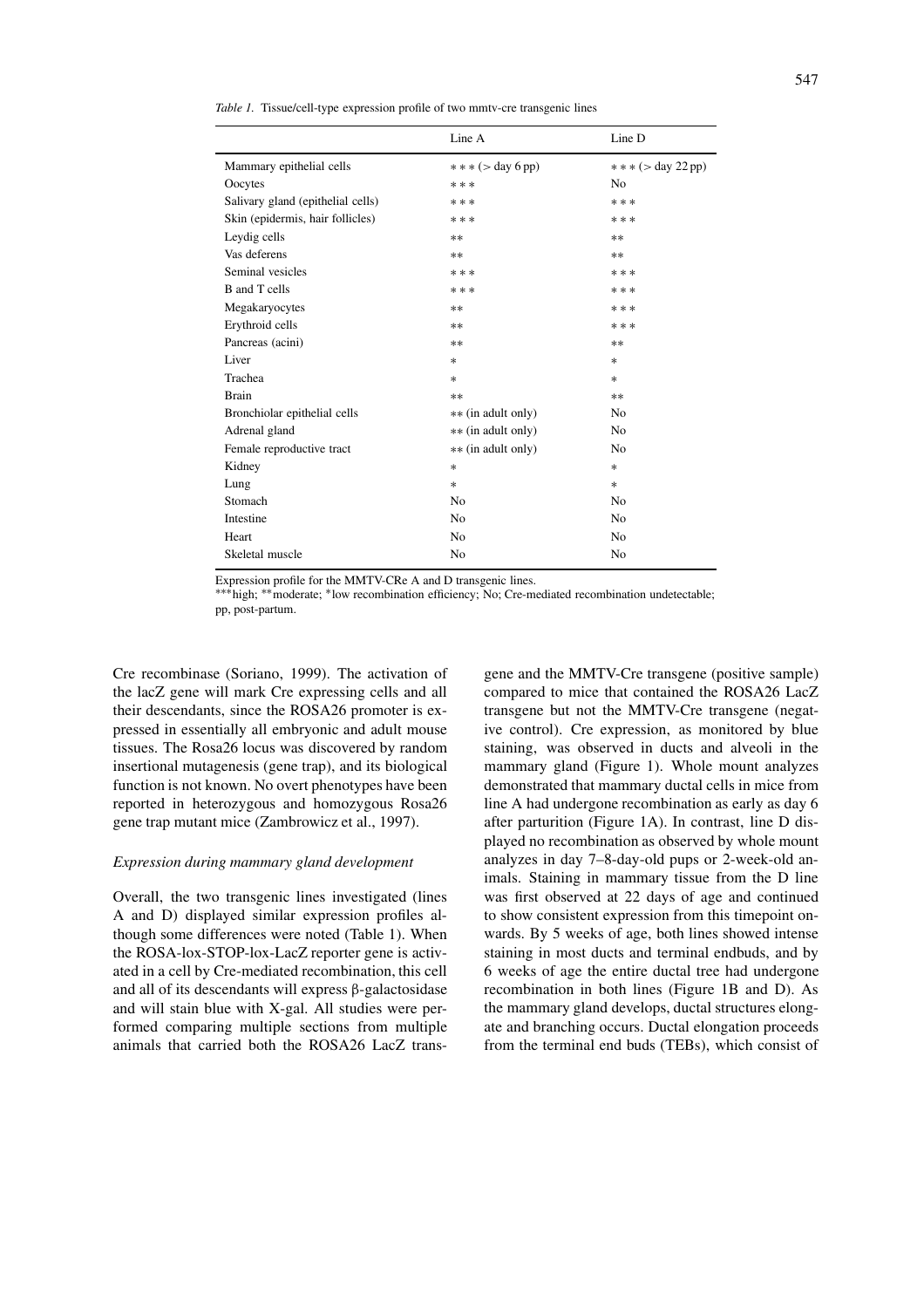

*Figure 1.*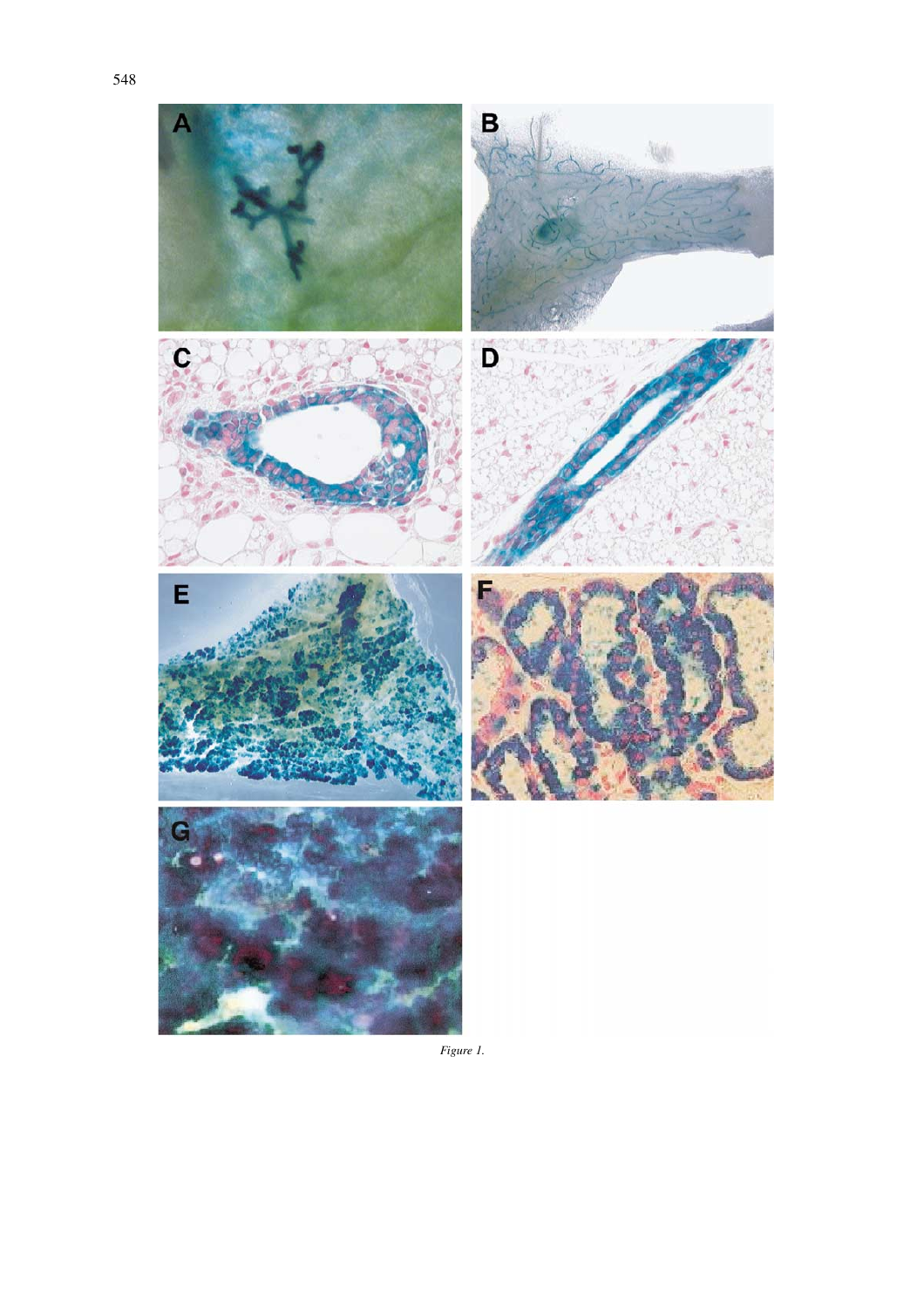body cells and cap cells destined to become ductal epithelium and myoepithelium. Both the body cells and CAP cells had undergone recombination in both lines (Figure 1C). Some lymphocytes in the lymph node of the mammary gland had also undergone recombination. Both lines showed extensive expression in epithelial and myoepithelial cells with little or no expression in stroma, fibroblasts, or adipocytes of the mammary gland. Although some mosaicism of staining of luminal epithelial and myoepithelial cells was observed in adult animals (Figure 2A–F), the majority of these cells expressed Cre recombinase.

The lobulo-alveolar mammary epithelium develops during pregnancy, and this process involves extensive cell proliferation and differentiation. Whole mount analysis revealed extensive, although not complete recombination within the lobulo-alveolar compartment (Figure 1E and F). Line A (Figure 1G) exhibited less mosaicism than line D. Some variation was observed between individual mice. This mosaicism suggests that some alveolar progenitor cells did not express the MMTV-Cre transgene. At 3 and 10 days of involution, most but not all of the ducts remained positively stained (data not shown).

# *MMTV-Cre expression is restricted predominantly to secretory cell types*

The MMTV-LTR is active not only in mammary tissue but also in other secretory cell types. In our initial study of the MMTV-Cre mice (Wagner et al., 1997), we used RT-PCR as well as a reporter construct to survey expression and concluded that limited recombination had occurred in every organ. We now analyzed a range of tissues from both lines of transgenic mice on a cellular level (Figure 3). These studies demonstrated that in 3-month-old mice distinct cell types within several organs undergo MMTV-Cre mediated recombination. Both male and female mice at all ages in both lines showed moderate to intense lacZ staining of the submandibular gland (Figure 3A), submaxillary, and parotid glands in the salivary gland. Little recombination was observed in the sublingual gland. Cre-mediated deletion was also detected in

secretory cells of the skin epithelium and in hair follicles (Figure 3B), Leydig cells (Figure 3C), epithelial lining of the vas deferens (Figure 3D), and seminal vesicles (Figure 3E). Although we observed some mosaicism, the vast majority of cells in these tissues had undergone a recombination event. In addition to these epithelial cells, we observed recombination in B- and T-cells (Figure 3G and H) and megakaryocytes of spleen in both lines (Figure 3H) and in erythroid cells. Analysis of Ter119-positive erythroid cells revealed that a majority of the cells had undergone Cre-mediated recombination (Wagner et al., 2000). Both lines also showed staining in acini but not islets of pancreas (data not shown).

Other tissues displaying limited Cre expression in 5- and 12-week-old animals from both lines were liver, trachea, and brain neurons. Little or no expression was ever observed in stomach, intestines, adrenal glands, kidney, lung, heart, skeletal muscle, or pituitary. In 3- and 6-month-old animals from line A, we observed additional staining in the bronchiolar epithelial cells, adrenal gland (focal areas of adrenal cortical cells) and numerous areas of female reproductive tract including the endometrial gland and luminal epithelium of the uterus and surface squamous epithelium of the vagina (data not shown). This staining was not observed in younger mice from line A or in mice from line D at any age. Some staining was observed in the prostate for both strains at various ages but this staining was also observed in some control animals and therefore may not represent true positive expression of Cre in this tissue. We further investigated whether recombination can already be observed during fetal development. Recombination in the ectoderm occurs already prior to embryonic day 11.5, as demonstrated by the blue embryos (Figure 3I) and is clearly visible at days 13.5 and 15.5 (Figure 3J and K).

# *Cre expression in oocytes*

Unlike the MMTV-Cre line D, floxed alleles that pass through the female germline of MMTV-Cre line A are deleted in all tissues of the resulting offspring. This suggested that for line A, the integration site of the transgene permitted the MMTV-LTR to be active in oocytes during follicular development. Both 4 and 12-week-old ROSA26 LacZ mice carrying the MMTV-Cre A transgene showed intense lacZ staining of some preantral and antral follicles (Figure 3F) compared both to control littermates not carrying the Cre transgene and to ROSA26 reporter mice carrying

<sup>←−−−−−−−−−−−−−−−−−−−−−−−−−−−−−−−−−−−−−</sup> *Figure 1.* Mammary epithelium at different developmental stages of MMTV-Cre line A (A, B, G) and line D (C, D, E, F). A: ducts, 6-day-old female; B: 6-week-old virgin; C: cross section through a terminal end bud (TEB); D: cross section through a duct; E: whole mount, lactation; F: cross section through whole mount shown in E; G: whole mount, lactation.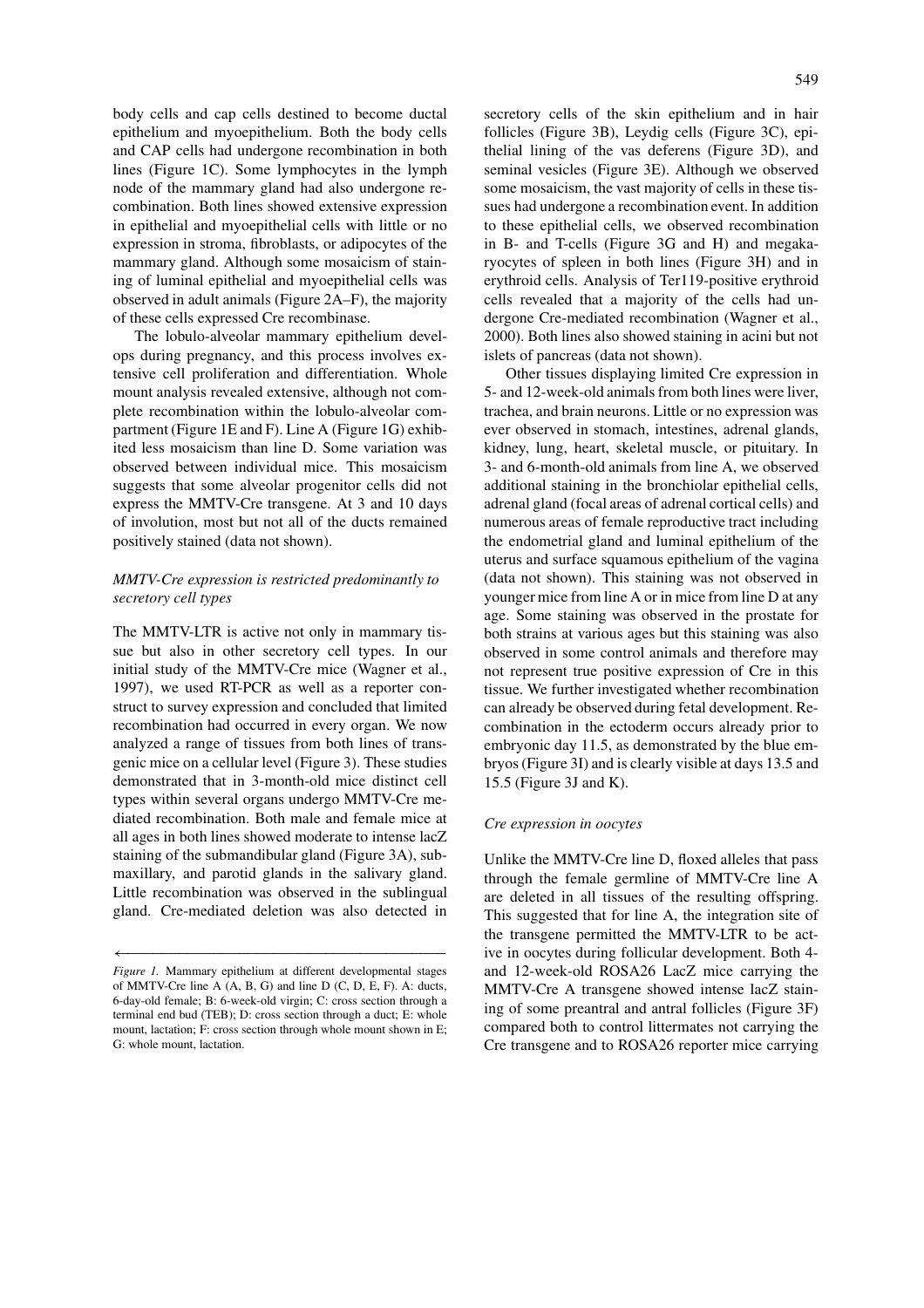

*Figure 2.* Variable staining of mammary epithelium from an MMTV-Cre line D/ROSA26 reporter mouse. A: 5-week-old mammary gland; low magnification of positively staining ducts. Arrows point to positively staining ducts. Arrowheads point to lymph nodes; B: higher magnification of mammary gland with partial staining of luminal epithelial and myoepithelial cells (arrow and arrowhead); C, D and E are differential staining of individual ducts; F: littermate control; Arrows point to control stained ducts; Arrowhead points to a lymph node.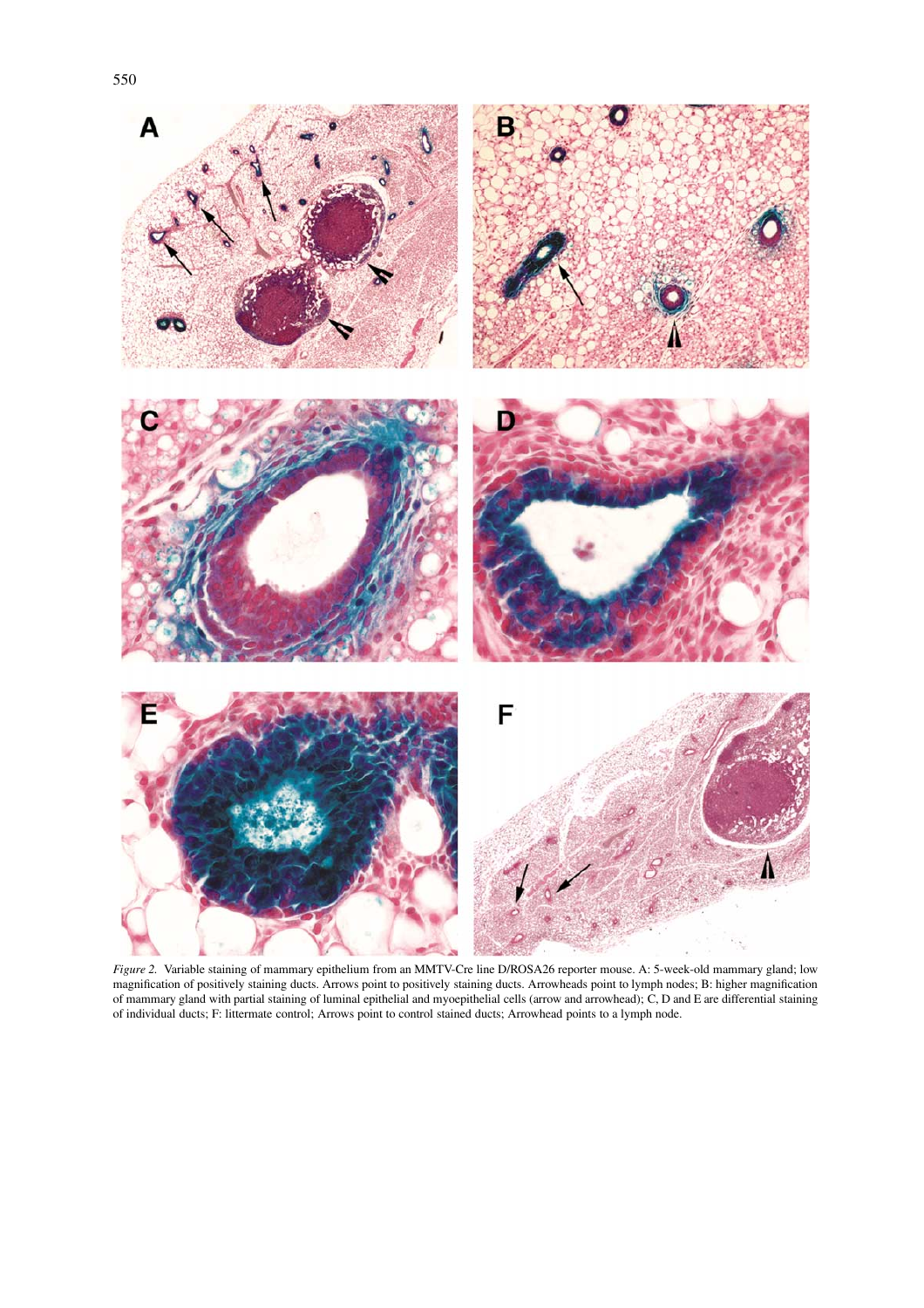

*Figure 3.* Organ Profile of LacZ expression in double transgenic mice that carry a Rosa26 reporter and the MMTV-Cre line A (A–G) or line D (H–K) transgene. A: submandibular gland; B: skin; C: cross section through adult testis (arrow points to Leydig cells); D: vas deferens; E: seminal vesicle (arrow points to an area of mosaic expression); F: ovary of an adult female (arrow points to the oocyte); G) thymus; H) spleen (arrow points to a megakaryocyte); I) day 11.5 fetus; J) day 13.5 fetus; K) day 15.5 fetus.

the MMTV-Cre D transgene. Active β-galactosidase was also observed in some primordial follicles of 6-day-old MMTV-Cre (A)/Rosa26 double transgenic females (see http://histology.nih.gov; HistoBank accession #1962) suggesting a very early activation of the MMTV-LTR during oocyte maturation. These observations indicate that MMTV-Cre (A) is active in the female germline before meiosis. In fact, MMTV-Cre (A)/Rosa double transgenic females crossed with wild types males generate offspring that carry a recombined Rosa locus (i.e. a ubiquitously activated Rosa-LacZ gene) in the absence of an MMTV-Cre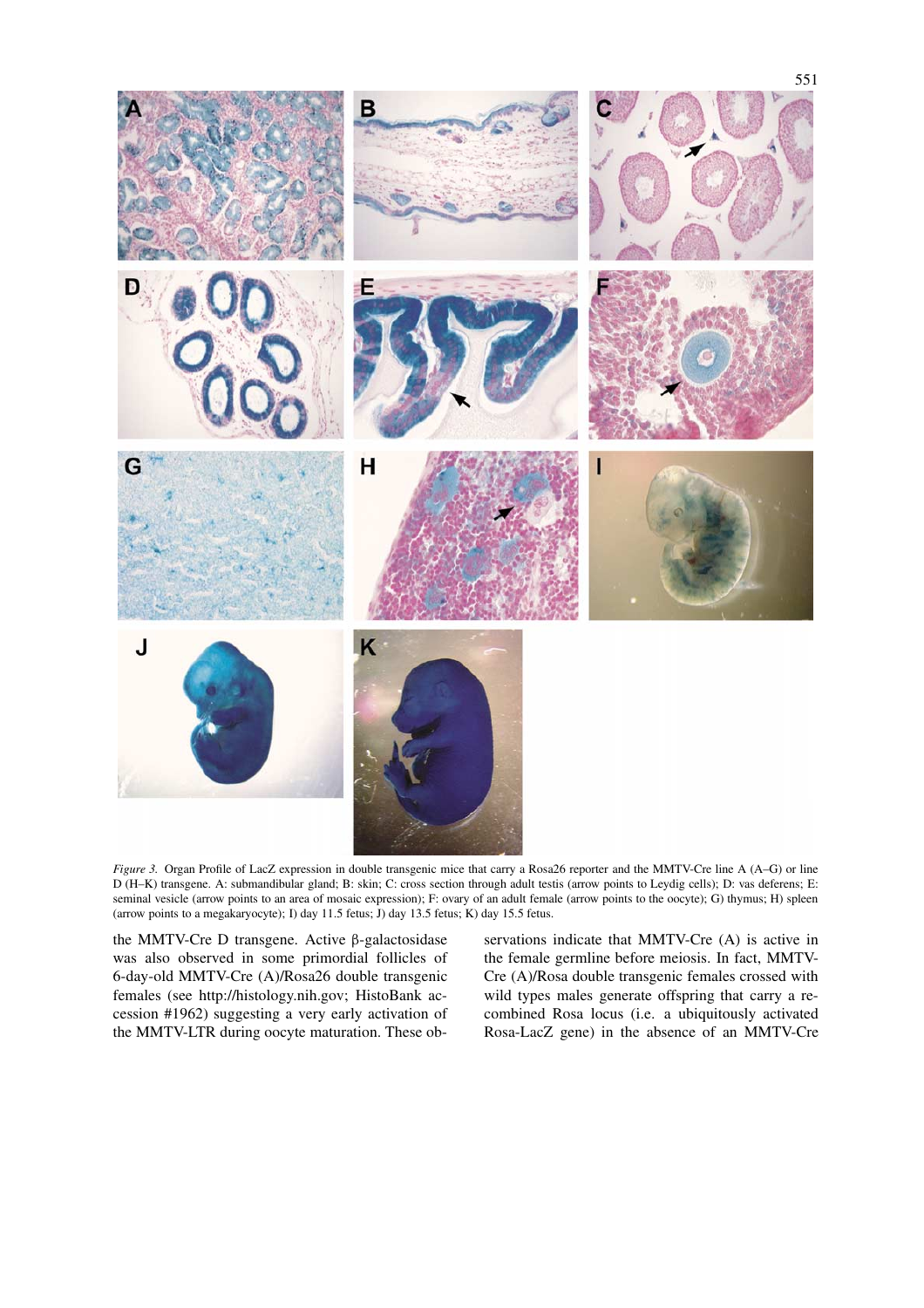transgene. An example for the ubiquitous activation of the Rosa locus in the resulting offspring is shown in HistoBank (accession #1999). These animals exhibit extensive β-galactosidase expression in stromal cells of the mammary gland (fat cells, fibroblasts etc.) that is absent in MMTV-Cre (A)/Rosa double transgenic females (see HistoBank #1968).

# **Conclusions**

These studies define the cell-specific expression pattern of the Cre gene under control of the MMTV-LTR in two independent lines of transgenic mice (Table 1). Consistent and most of the uniform recombination has been observed in mammary ductal epithelium, the acinar epithelium of the submandibular gland, skin, Leydig cells, seminal vesicles, megakaryocytes, Bcells, T-cells and hematopoietic cells. Both lines displayed specificity for epithelial cells in the mammary gland but the precise timing of Cre activation appeared to be slightly different for the two lines. In addition, Cre activity in oocytes was only observed in line A.

For conditional Cre-loxP studies, the timing of Cre activation in the particular transgenic line used can be critical for avoiding embryonic lethality inherent in the germline knockout of many genes and in avoiding non-specific phenotypes unrelated to the target tissue for the human disease one hopes to model. Precise activation of Cre can also be important for conditional studies to determine the precise timing of any treatments used for the conditional animals such as irradiation or carcinogen administration. The specificity of Cre activation observed in these studies in the mammary epithelial cells for both MMTV-Cre line D and MMTV-Cre line A makes this Cre transgenic animal an appropriate model to use when focusing on this key target cell type in the mammary gland.

Although expression of Cre in these MMTV-Cre lines is clearly not restricted solely to mammary epithelial cells, precise mammary gland phenotypes have been successfully generated with these mice. Conditional homozygous *Brca1* animals generated with the MMTV-Cre D line initially displayed a severe inhibition of mammary ductal branching (Xu et al., 1999). These conditional *Brca1* mice went on to develop subsequent tumor formation after a long latency period (10–13 months of age) with a pathology similar to human breast cancer (Xu et al., 1999). Our present study shows that Cre expression in the lobulo-alveolar compartment of the mammary gland exceeded 50% but exhibited mosaicism. Given that the majority of

ducts did remain positively stained after lactation and involution in this present analysis, it is highly likely that Cre activation and subsequent inactivation of the conditional knockout gene would not be substantially disrupted with the remodeling of the gland during involution.

The differences observed in expression pattern between these two distinct lines can be exploited for slightly different uses by individual investigator's needs. The specific activation of the D line seems to coincide more closely with the initiation of puberty in the mammary epithelial cells. In general, this line might be more closely under the control of ovarian hormonal control as one might expect for a 'classic' MMTV-driven transgene. The D line might therefore be more appropriate for use in the context of a conditional knockout where one wants precise inactivation of their gene to occur only with the initiation of ovarian function.

Females from the MMTV-Cre Strain A line which also carry a floxed gene have the particularly useful and unique feature of passing on a null allele to their offspring. This feature allows the investigator to use this unique line for generation of not only conditional but germline deletions of the gene of choice and several laboratories have recently utilized this approach (Gérard et al., 1999; Loots et al., 2000; Rucker et al., 2000). This unique expression pattern in this line is probably due to the integration of the transgene into an as yet unidentified gene active in oocyte development. This has been confirmed in this study by the recombination observed in oocytes from line A, but not in line D. Despite the fact that staining in the oocytes appears mosaic, we have never observed an unrecombined allele when passed through the female germline of an MMTV-Cre line A mouse. It is possible that not all recombined cells always stain for β-galactosidase activity due to staining artifacts or perhaps due to a ROSA promoter expression profile which is not completely ubiquitous in developing oocytes. We have not excluded the possibility that additional recombination occurs at the time of ovulation in this line as well but the activation of Cre appears to occur at least to some extend very early from line A in the oocytes.

In addition to the distinct oocyte expression profile, line A exhibited several other features unique from line D. Although both lines should be appropriate for inactivating genes in mammary epithelial cells, line A may be especially useful for studying the influence of genes on the development of the primary duct of the